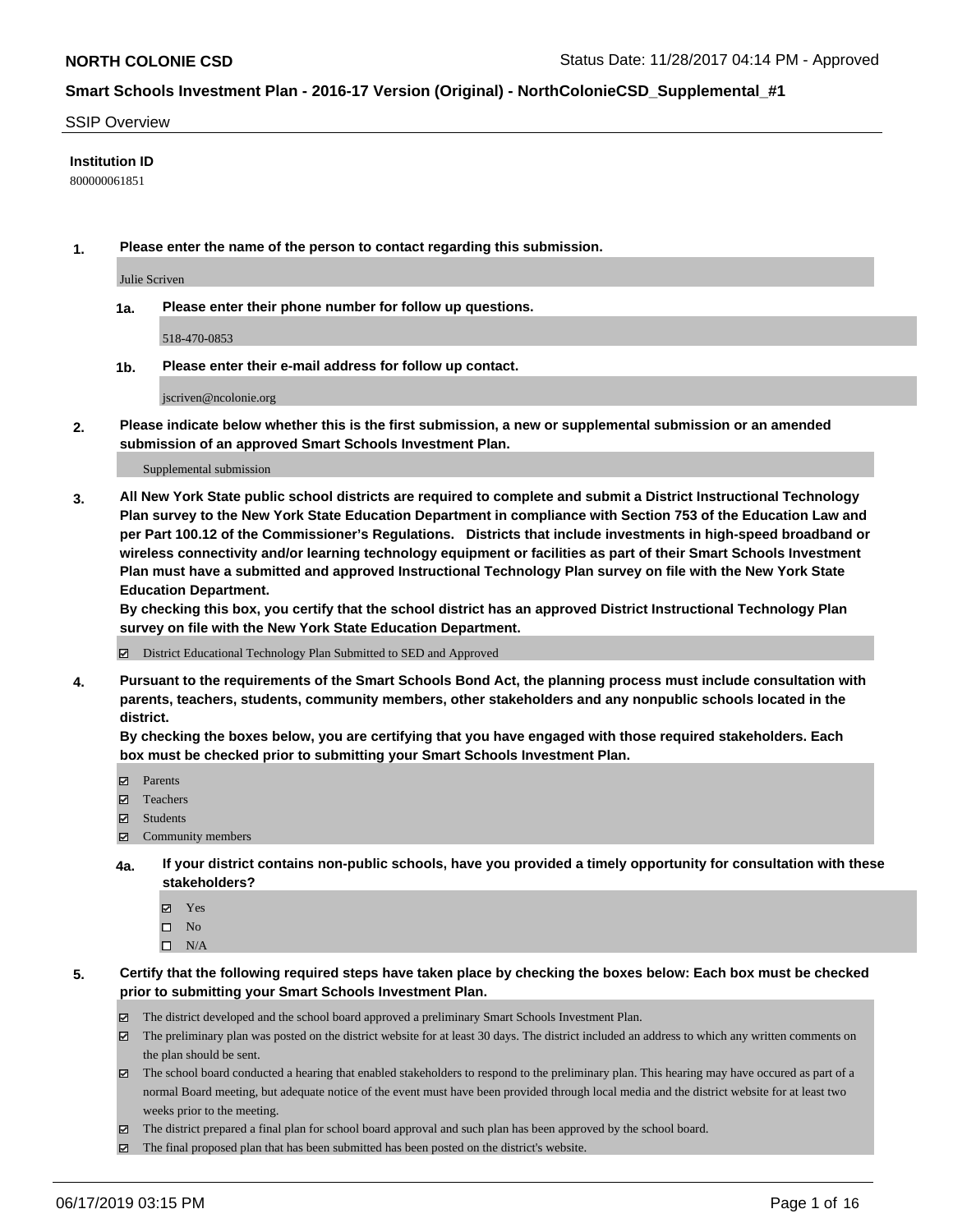SSIP Overview

**5a. Please upload the proposed Smart Schools Investment Plan (SSIP) that was posted on the district's website, along with any supporting materials. Note that this should be different than your recently submitted Educational Technology Survey. The Final SSIP, as approved by the School Board, should also be posted on the website and remain there during the course of the projects contained therein.**

Smart School Bond Act Phase 2 - Final Plan-1.pptx

**5b. Enter the webpage address where the final Smart Schools Investment Plan is posted. The Plan should remain posted for the life of the included projects.**

http://www.northcolonie.org/instructional-technology/

**6. Please enter an estimate of the total number of students and staff that will benefit from this Smart Schools Investment Plan based on the cumulative projects submitted to date.**

6,500

**7. An LEA/School District may partner with one or more other LEA/School Districts to form a consortium to pool Smart Schools Bond Act funds for a project that meets all other Smart School Bond Act requirements. Each school district participating in the consortium will need to file an approved Smart Schools Investment Plan for the project and submit a signed Memorandum of Understanding that sets forth the details of the consortium including the roles of each respective district.**

 $\Box$  The district plans to participate in a consortium to partner with other school district(s) to implement a Smart Schools project.

#### **8. Please enter the name and 6-digit SED Code for each LEA/School District participating in the Consortium.**

| Partner LEA/District | <b>ISED BEDS Code</b> |
|----------------------|-----------------------|
| (No Response)        | (No Response)         |

#### **9. Please upload a signed Memorandum of Understanding with all of the participating Consortium partners.**

(No Response)

**10. Your district's Smart Schools Bond Act Allocation is:**

\$1,838,380

**11. Enter the budget sub-allocations by category that you are submitting for approval at this time. If you are not budgeting SSBA funds for a category, please enter 0 (zero.) If the value entered is \$0, you will not be required to complete that survey question.**

|                                       | Sub-<br><b>Allocations</b> |
|---------------------------------------|----------------------------|
| School Connectivity                   | l 0                        |
| Connectivity Projects for Communities | $\Omega$                   |
| <b>Classroom Technology</b>           | 461,371                    |
| Pre-Kindergarten Classrooms           | $\overline{0}$             |
| Replace Transportable Classrooms      | $\Omega$                   |
| High-Tech Security Features           | 0                          |
| Totals:                               | 461,371                    |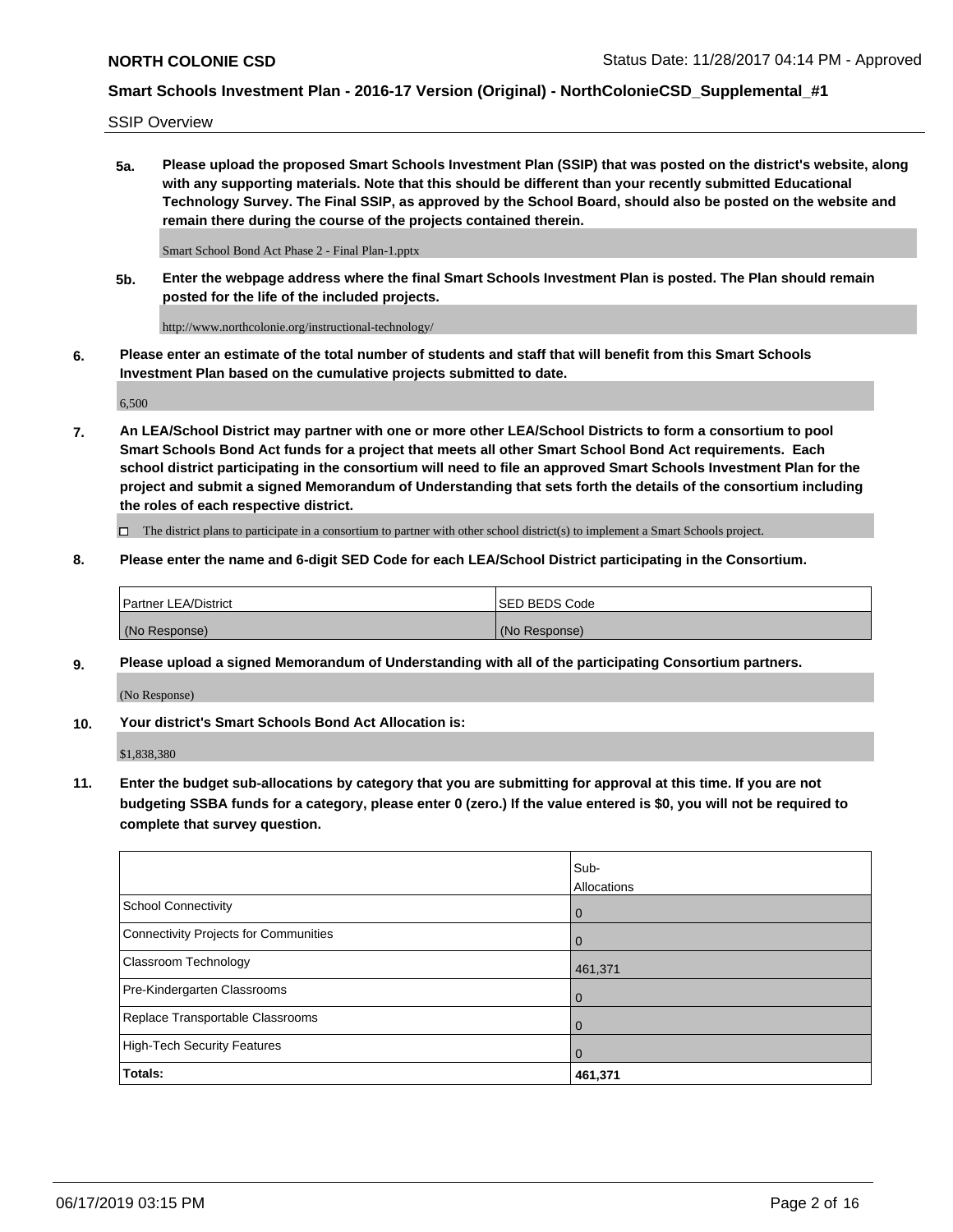School Connectivity

- **1. In order for students and faculty to receive the maximum benefit from the technology made available under the Smart Schools Bond Act, their school buildings must possess sufficient connectivity infrastructure to ensure that devices can be used during the school day. Smart Schools Investment Plans must demonstrate that:**
	- **• sufficient infrastructure that meets the Federal Communications Commission's 100 Mbps per 1,000 students standard currently exists in the buildings where new devices will be deployed, or**
	- **• is a planned use of a portion of Smart Schools Bond Act funds, or**
	- **• is under development through another funding source.**

**Smart Schools Bond Act funds used for technology infrastructure or classroom technology investments must increase the number of school buildings that meet or exceed the minimum speed standard of 100 Mbps per 1,000 students and staff within 12 months. This standard may be met on either a contracted 24/7 firm service or a "burstable" capability. If the standard is met under the burstable criteria, it must be:**

**1. Specifically codified in a service contract with a provider, and**

**2. Guaranteed to be available to all students and devices as needed, particularly during periods of high demand, such as computer-based testing (CBT) periods.**

**Please describe how your district already meets or is planning to meet this standard within 12 months of plan submission.**

(No Response)

**1a. If a district believes that it will be impossible to meet this standard within 12 months, it may apply for a waiver of this requirement, as described on the Smart Schools website. The waiver must be filed and approved by SED prior to submitting this survey.**

 $\Box$  By checking this box, you are certifying that the school district has an approved waiver of this requirement on file with the New York State Education Department.

#### **2. Connectivity Speed Calculator (Required)**

|                         | l Number of<br><b>Students</b> | Multiply by<br>100 Kbps | Divide by 1000 Current Speed<br>to Convert to<br>Required<br>l Speed in Mb | lin Mb           | Expected<br>Speed to be<br>Attained Within   Required<br>12 Months | <b>Expected Date</b><br>When<br>Speed Will be<br>Met |
|-------------------------|--------------------------------|-------------------------|----------------------------------------------------------------------------|------------------|--------------------------------------------------------------------|------------------------------------------------------|
| <b>Calculated Speed</b> | (No<br>Response)               | (No Response)           | (No<br>Response)                                                           | (No<br>Response) | (No<br>Response)                                                   | (No<br>Response)                                     |

**3. Describe how you intend to use Smart Schools Bond Act funds for high-speed broadband and/or wireless connectivity projects in school buildings.**

(No Response)

**4. Describe the linkage between the district's District Instructional Technology Plan and the proposed projects. (There should be a link between your response to this question and your response to Question 1 in Part E. Curriculum and Instruction "What are the district's plans to use digital connectivity and technology to improve teaching and learning?)**

(No Response)

**5. If the district wishes to have students and staff access the Internet from wireless devices within the school building, or in close proximity to it, it must first ensure that it has a robust Wi-Fi network in place that has sufficient bandwidth to meet user demand.**

**Please describe how you have quantified this demand and how you plan to meet this demand.**

(No Response)

**6. As indicated on Page 5 of the guidance, the Office of Facilities Planning will have to conduct a preliminary review**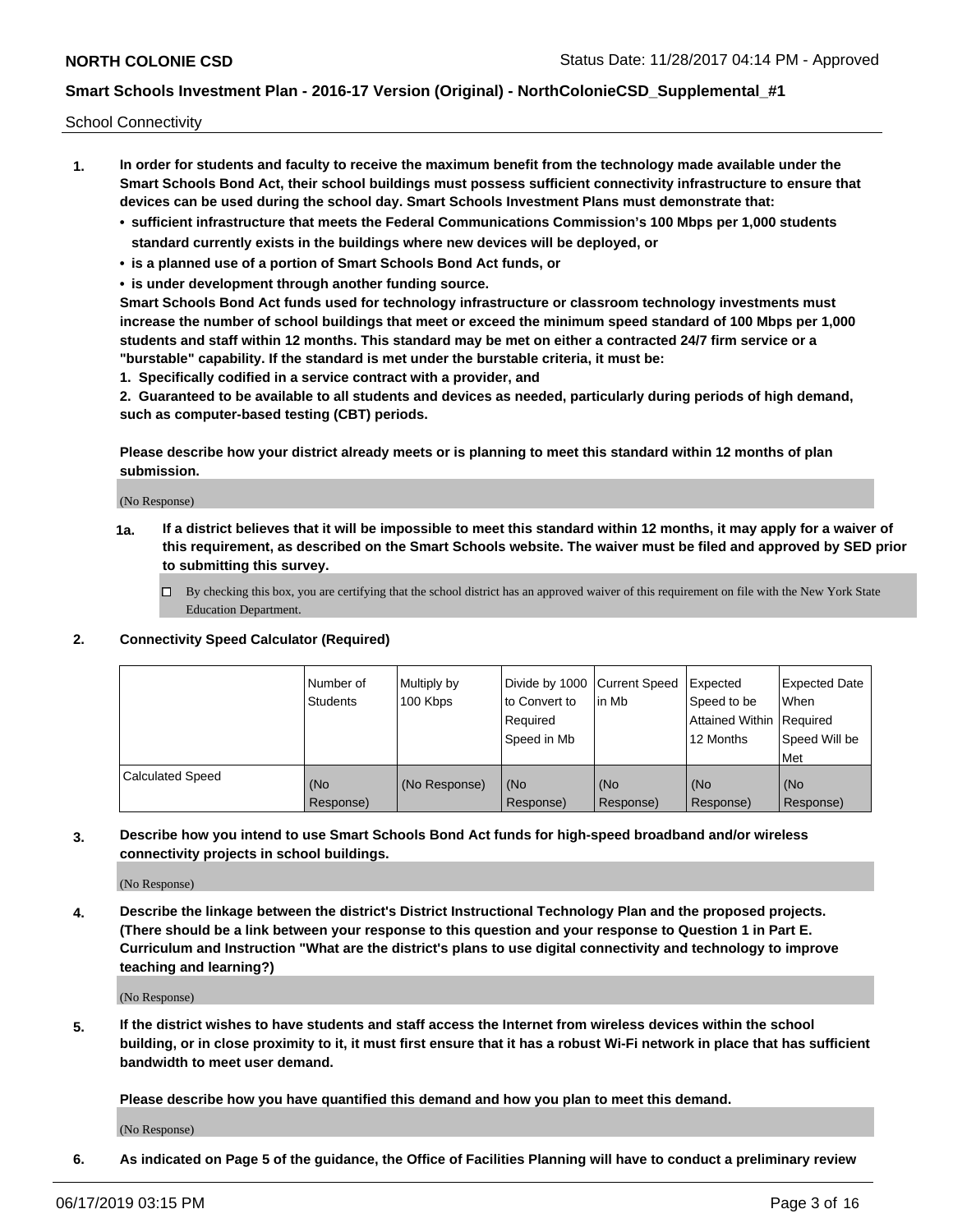School Connectivity

**of all capital projects, including connectivity projects.**

**Please indicate on a separate row each project number given to you by the Office of Facilities Planning.**

| Project Number |  |
|----------------|--|
|                |  |
| (No Response)  |  |
|                |  |

**7. Certain high-tech security and connectivity infrastructure projects may be eligible for an expedited review process as determined by the Office of Facilities Planning.**

**Was your project deemed eligible for streamlined review?**

(No Response)

**8. Include the name and license number of the architect or engineer of record.**

| Name          | License Number |
|---------------|----------------|
| (No Response) | (No Response)  |

**9. If you are submitting an allocation for School Connectivity complete this table. Note that the calculated Total at the bottom of the table must equal the Total allocation for this category that you entered in the SSIP Overview overall budget.** 

|                                            | Sub-          |
|--------------------------------------------|---------------|
|                                            | Allocation    |
| Network/Access Costs                       | (No Response) |
| Outside Plant Costs                        | (No Response) |
| School Internal Connections and Components | (No Response) |
| <b>Professional Services</b>               | (No Response) |
| Testing                                    | (No Response) |
| <b>Other Upfront Costs</b>                 | (No Response) |
| <b>Other Costs</b>                         | (No Response) |
| Totals:                                    | 0             |

**10. Please detail the type, quantity, per unit cost and total cost of the eligible items under each sub-category. This is especially important for any expenditures listed under the "Other" category. All expenditures must be eligible for tax-exempt financing to be reimbursed through the SSBA. Sufficient detail must be provided so that we can verify this is the case. If you have any questions, please contact us directly through smartschools@nysed.gov. NOTE: Wireless Access Points should be included in this category, not under Classroom Educational Technology, except those that will be loaned/purchased for nonpublic schools.**

| Select the allowable expenditure | Item to be purchased | Quantity      | <b>Cost per Item</b> | <b>Total Cost</b> |
|----------------------------------|----------------------|---------------|----------------------|-------------------|
| type.                            |                      |               |                      |                   |
| Repeat to add another item under |                      |               |                      |                   |
| each type.                       |                      |               |                      |                   |
| (No Response)                    | (No Response)        | (No Response) | (No Response)        | (No Response)     |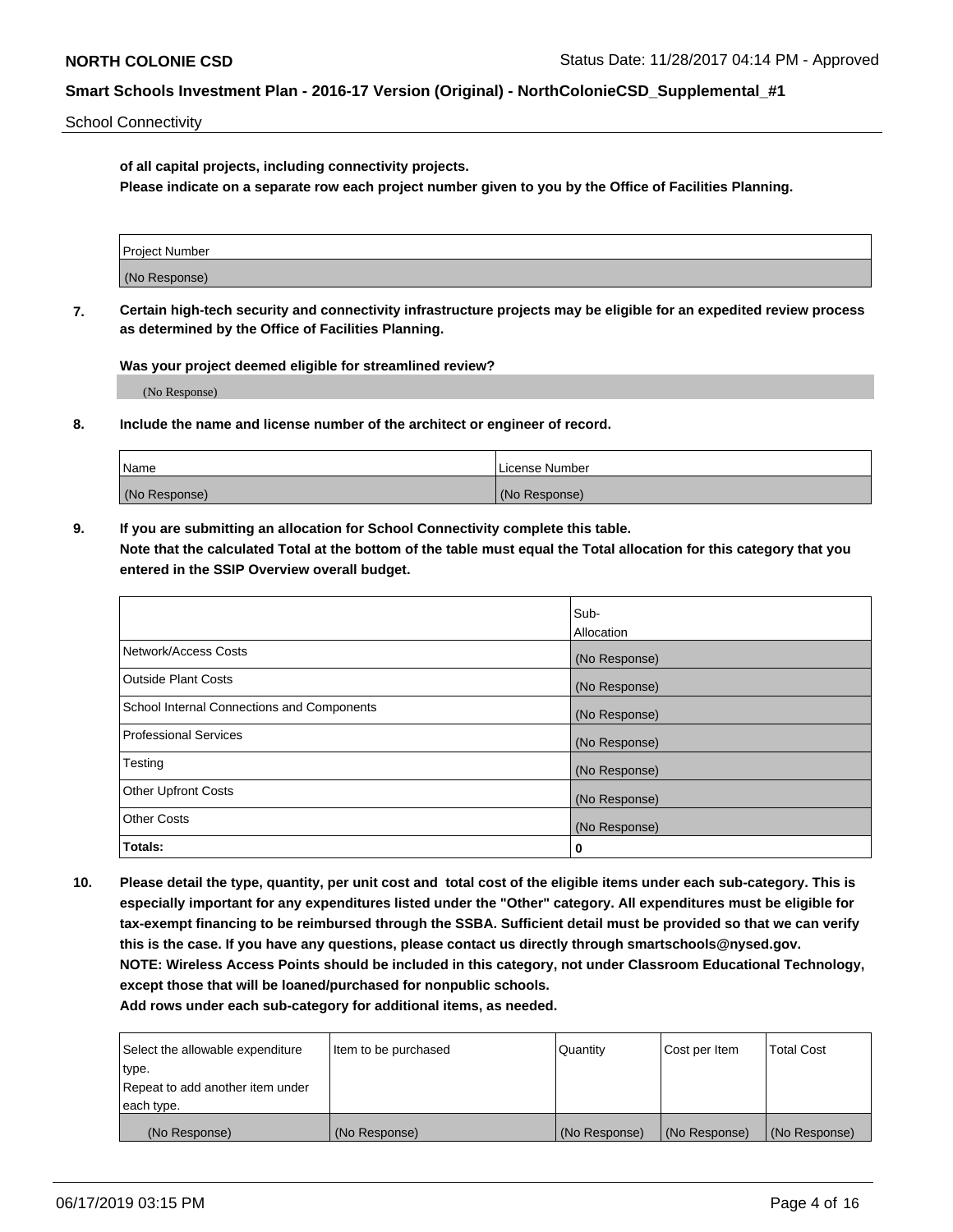Community Connectivity (Broadband and Wireless)

**1. Describe how you intend to use Smart Schools Bond Act funds for high-speed broadband and/or wireless connectivity projects in the community.**

(No Response)

**2. Please describe how the proposed project(s) will promote student achievement and increase student and/or staff access to the Internet in a manner that enhances student learning and/or instruction outside of the school day and/or school building.**

(No Response)

**3. Community connectivity projects must comply with all the necessary local building codes and regulations (building and related permits are not required prior to plan submission).**

 $\Box$  I certify that we will comply with all the necessary local building codes and regulations.

**4. Please describe the physical location of the proposed investment.**

(No Response)

**5. Please provide the initial list of partners participating in the Community Connectivity Broadband Project, along with their Federal Tax Identification (Employer Identification) number.**

| <b>Project Partners</b> | l Federal ID # |
|-------------------------|----------------|
| (No Response)           | (No Response)  |

**6. If you are submitting an allocation for Community Connectivity, complete this table.**

**Note that the calculated Total at the bottom of the table must equal the Total allocation for this category that you entered in the SSIP Overview overall budget.**

|                                    | Sub-Allocation |
|------------------------------------|----------------|
| Network/Access Costs               | (No Response)  |
| <b>Outside Plant Costs</b>         | (No Response)  |
| <b>Tower Costs</b>                 | (No Response)  |
| <b>Customer Premises Equipment</b> | (No Response)  |
| <b>Professional Services</b>       | (No Response)  |
| Testing                            | (No Response)  |
| <b>Other Upfront Costs</b>         | (No Response)  |
| <b>Other Costs</b>                 | (No Response)  |
| Totals:                            | 0              |

**7. Please detail the type, quantity, per unit cost and total cost of the eligible items under each sub-category. This is especially important for any expenditures listed under the "Other" category. All expenditures must be capital-bond eligible to be reimbursed through the SSBA. If you have any questions, please contact us directly through smartschools@nysed.gov.**

| Select the allowable expenditure | Item to be purchased | Quantity      | Cost per Item | <b>Total Cost</b> |
|----------------------------------|----------------------|---------------|---------------|-------------------|
| type.                            |                      |               |               |                   |
| Repeat to add another item under |                      |               |               |                   |
| each type.                       |                      |               |               |                   |
| (No Response)                    | (No Response)        | (No Response) | (No Response) | (No Response)     |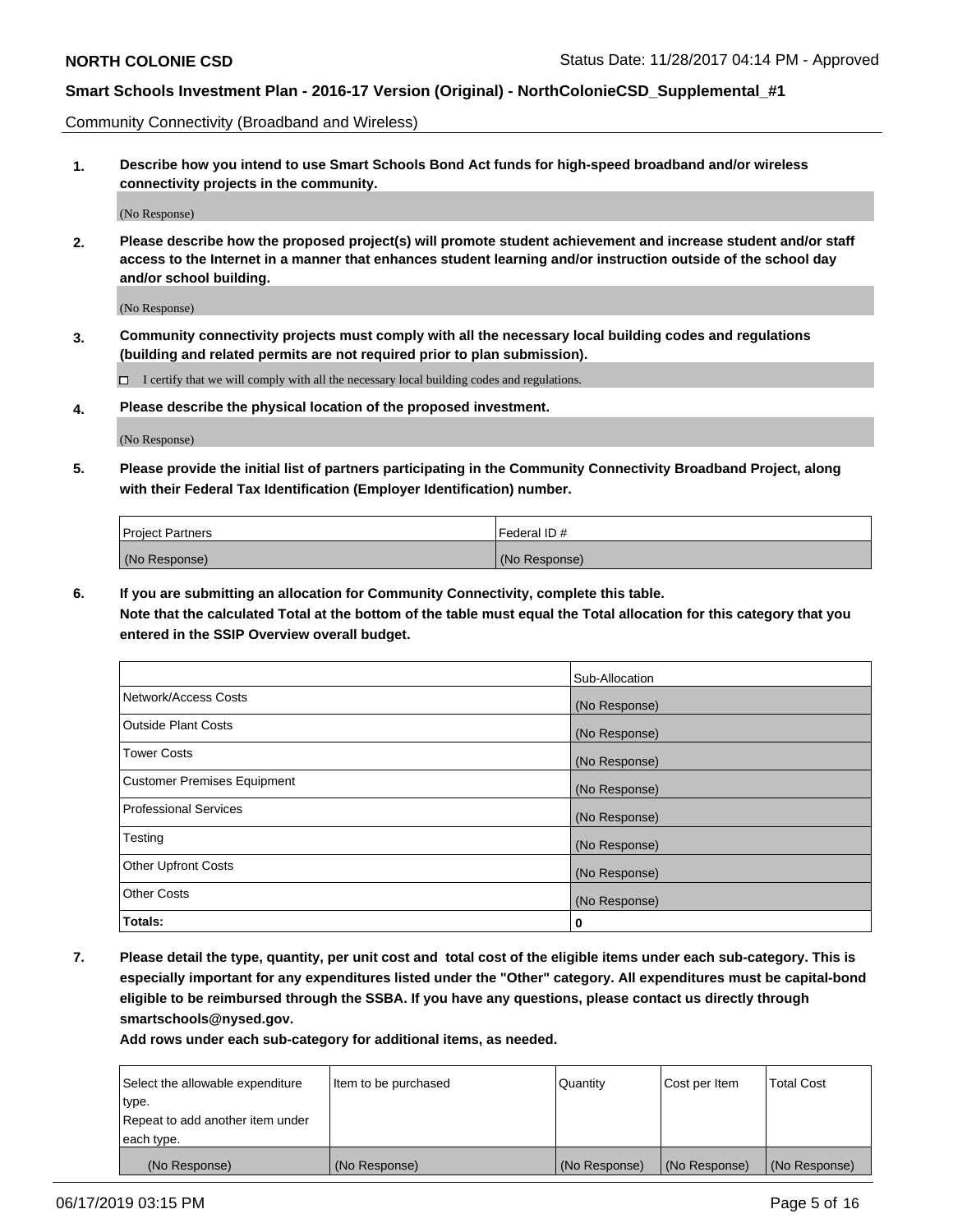#### Classroom Learning Technology

**1. In order for students and faculty to receive the maximum benefit from the technology made available under the Smart Schools Bond Act, their school buildings must possess sufficient connectivity infrastructure to ensure that devices can be used during the school day. Smart Schools Investment Plans must demonstrate that sufficient infrastructure that meets the Federal Communications Commission's 100 Mbps per 1,000 students standard currently exists in the buildings where new devices will be deployed, or is a planned use of a portion of Smart Schools Bond Act funds, or is under development through another funding source. Smart Schools Bond Act funds used for technology infrastructure or classroom technology investments must increase the number of school buildings that meet or exceed the minimum speed standard of 100 Mbps per 1,000 students and staff within 12 months. This standard may be met on either a contracted 24/7 firm service or a "burstable" capability. If the standard is met under the burstable criteria, it must be:**

**1. Specifically codified in a service contract with a provider, and**

**2. Guaranteed to be available to all students and devices as needed, particularly during periods of high demand, such as computer-based testing (CBT) periods.**

**Please describe how your district already meets or is planning to meet this standard within 12 months of plan submission.**

The district already meets the requirement for 100 Mbps per 1000 students. We currently have a 1000 Mbps connection to the internet for 5600 students. We plan to increase this to 1.5 Gbps (1500 Mbps) in the fall of 2017 and have options in our contract for further increases based on need. The bandwidth between our buildings and network closets currently ranges from 1 to 10 Gbps (depending on location). All off-campus locations have recently been upgraded to 10 Gbps. Over the summer of 2017, the remaining buildings on campus will be converted to 10 Gbps.

### **1a. If a district believes that it will be impossible to meet this standard within 12 months, it may apply for a waiver of this requirement, as described on the Smart Schools website. The waiver must be filed and approved by SED prior to submitting this survey.**

By checking this box, you are certifying that the school district has an approved waiver of this requirement on file with the New York State Education Department.

#### **2. Connectivity Speed Calculator (Required)**

|                         | l Number of<br>Students | Multiply by<br>100 Kbps | Divide by 1000 Current Speed<br>to Convert to<br>Required<br>Speed in Mb | lin Mb | <b>Expected</b><br>Speed to be<br>Attained Within Required<br>12 Months | <b>Expected Date</b><br><b>When</b><br>Speed Will be<br>Met |
|-------------------------|-------------------------|-------------------------|--------------------------------------------------------------------------|--------|-------------------------------------------------------------------------|-------------------------------------------------------------|
| <b>Calculated Speed</b> | 5,600                   | 560,000                 | 560                                                                      | 1000   | 1500                                                                    | <b>Already Met</b>                                          |

### **3. If the district wishes to have students and staff access the Internet from wireless devices within the school building, or in close proximity to it, it must first ensure that it has a robust Wi-Fi network in place that has sufficient bandwidth to meet user demand.**

**Please describe how you have quantified this demand and how you plan to meet this demand.**

The district already has or will have excellent WiFi coverage in all of its buildings by the end of the summer of 2017. We currently have 374 installed access points (Cisco 2600, 2700, and 2800) that are controlled by two redundant Cisco 5800 wireless controllers and managed by Cisco Prime. There are another approximately 126 access points that were purchased in Phase 1 of the SSBA plan that are scheduled to be installed over the summer of 2017. Wiring and mounting brackets have already been installed for these access points. By the end of the summer we should have approximately one access point for every classroom. Larger areas like libraries and auditoriums will have multiple access points. We also recently installed a Barracuda Firewall with a cold spare to handle the increased traffic to the internet. We currently peak at about 1Gbps during the day and have plans to increase our bandwidth to 1.5Gbps in the fall.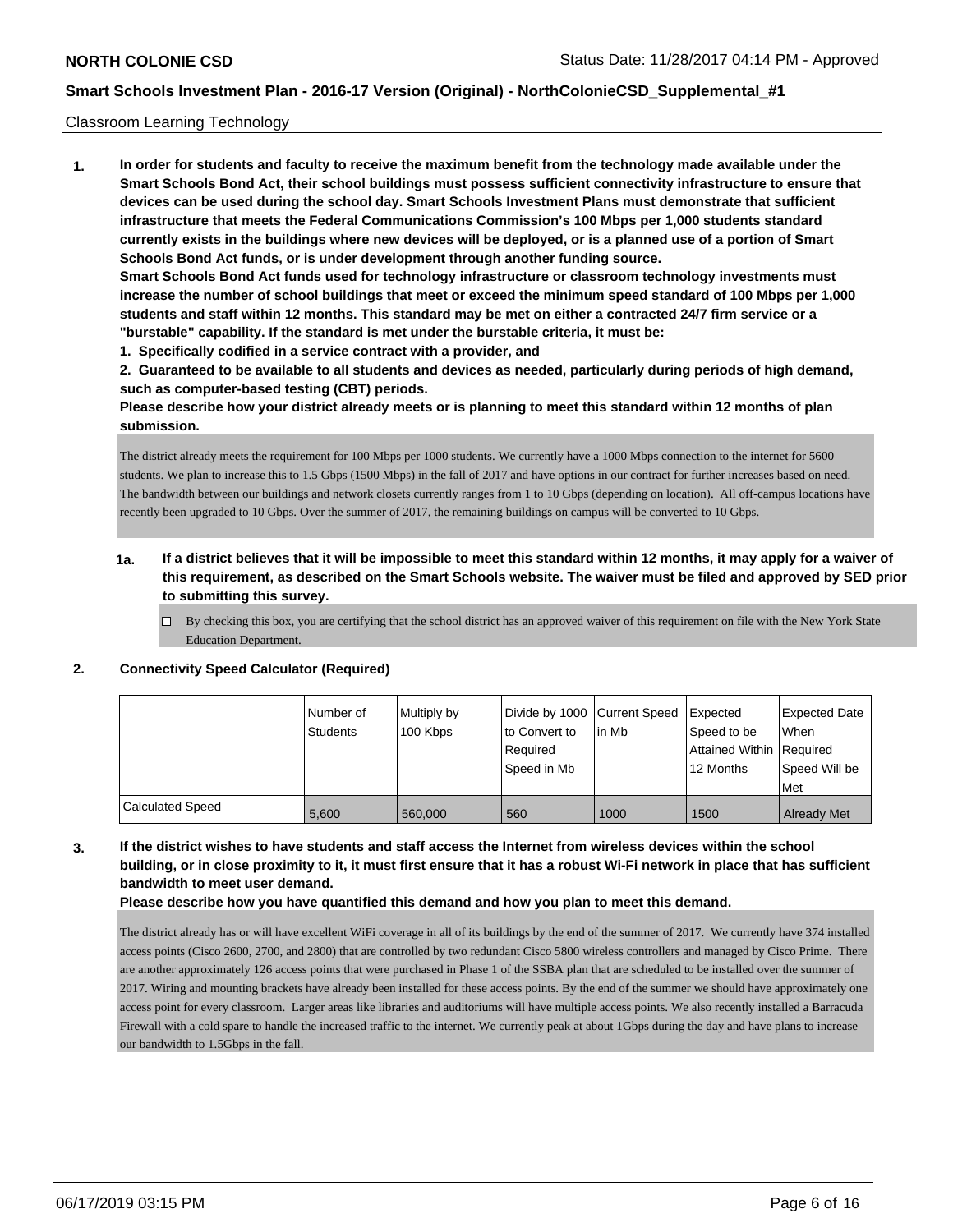#### Classroom Learning Technology

**4. All New York State public school districts are required to complete and submit an Instructional Technology Plan survey to the New York State Education Department in compliance with Section 753 of the Education Law and per Part 100.12 of the Commissioner's Regulations. Districts that include educational technology purchases as part of their Smart Schools Investment Plan must have a submitted and approved Instructional Technology Plan survey on file with the New York State Education**

# **Department.**

- By checking this box, you are certifying that the school district has an approved Instructional Technology Plan survey on file with the New York State Education Department.
- **5. Describe the devices you intend to purchase and their compatibility with existing or planned platforms or systems. Specifically address the adequacy of each facility's electrical, HVAC and other infrastructure necessary to install and support the operation of the planned technology.**

In this supplemental plan, we intend to purchase Chromebooks for student use. These will be compatible with our current Google platform that is managed by the G-suite Admin Console. They will also be compatible with all of our other web-based subscription software like Read & Write for Google, Wevideo, and DiscoveryEducation. Many of the Chromebooks will be used in a 1-to-1 basis at the Junior High School. There will be adequate power to charge the devices in carts in all locations. No new electrical or HVAC infrastructure will be required to support the purchases.

#### **6. Describe how the proposed technology purchases will:**

- **> enhance differentiated instruction;**
- **> expand student learning inside and outside the classroom;**
- **> benefit students with disabilities and English language learners; and**
- **> contribute to the reduction of other learning gaps that have been identified within the district.**

**The expectation is that districts will place a priority on addressing the needs of students who struggle to succeed in a rigorous curriculum. Responses in this section should specifically address this concern and align with the district's Instructional Technology Plan (in particular Question 2 of E. Curriculum and Instruction: "Does the district's instructional technology plan address the needs of students with disabilities to ensure equitable access to instruction, materials and assessments?" and Question 3 of the same section: "Does the district's instructional technology plan address the provision of assistive technology specifically for students with disabilities to ensure access to and participation in the general curriculum?"**

Our Smart School Bond Act classroom device purchases will greatly benefit our ELL Learners, students with disabilities, and students who struggle to succeed in a rigorous curriculum. The use of SSBA funds to purchase Chromebooks will help continue the expansion of our Google Apps for Education(GAFE) platform by putting more devices in the hands of students and their teachers. The GAFE platform (Google Docs, Google Drive, Google Classroom, and Google sites) enables an incredible level of collaboration between students and teachers including (student-to-student, studentto teacher, and teacher-to teacher). GAFE allows students to not only work at their own pace, but it also allows students to communicate one on one with their teacher through email and comments.

GAFE is also being used as a means of sharing between general education teachers and special-education teachers. This collaborative tool has increased the ability for special education teachers to review classroom teachers' lesson plans, so that they can craft their plans for their individual students accordingly. Each of our special education classrooms will have laptops and Chromebooks that mirror the general education classrooms to ensure a seamless transition for students into the general education setting.

ELL students will specifically benefit from the purchase of more classroom devices. Google Read&Write, Speak-it, and other applications will be available on all of these devices giving ELL and other students reliable access to speech-to-text applications. Many of the ELL students do not have access to computers at home. So it is crucial that they have access at school. New purchases of Chromebooks will allow these students to complete their work at school. Flipped learning practices also allow for the ELL student to go over a topic more than once and at their own pace. As we grow our access to technology in the classroom, more assignments given to students will be media based projects. The text, visuals and media in these projects will reinforce the ENL students ability to learn the language, but also allow them to shine as "creators".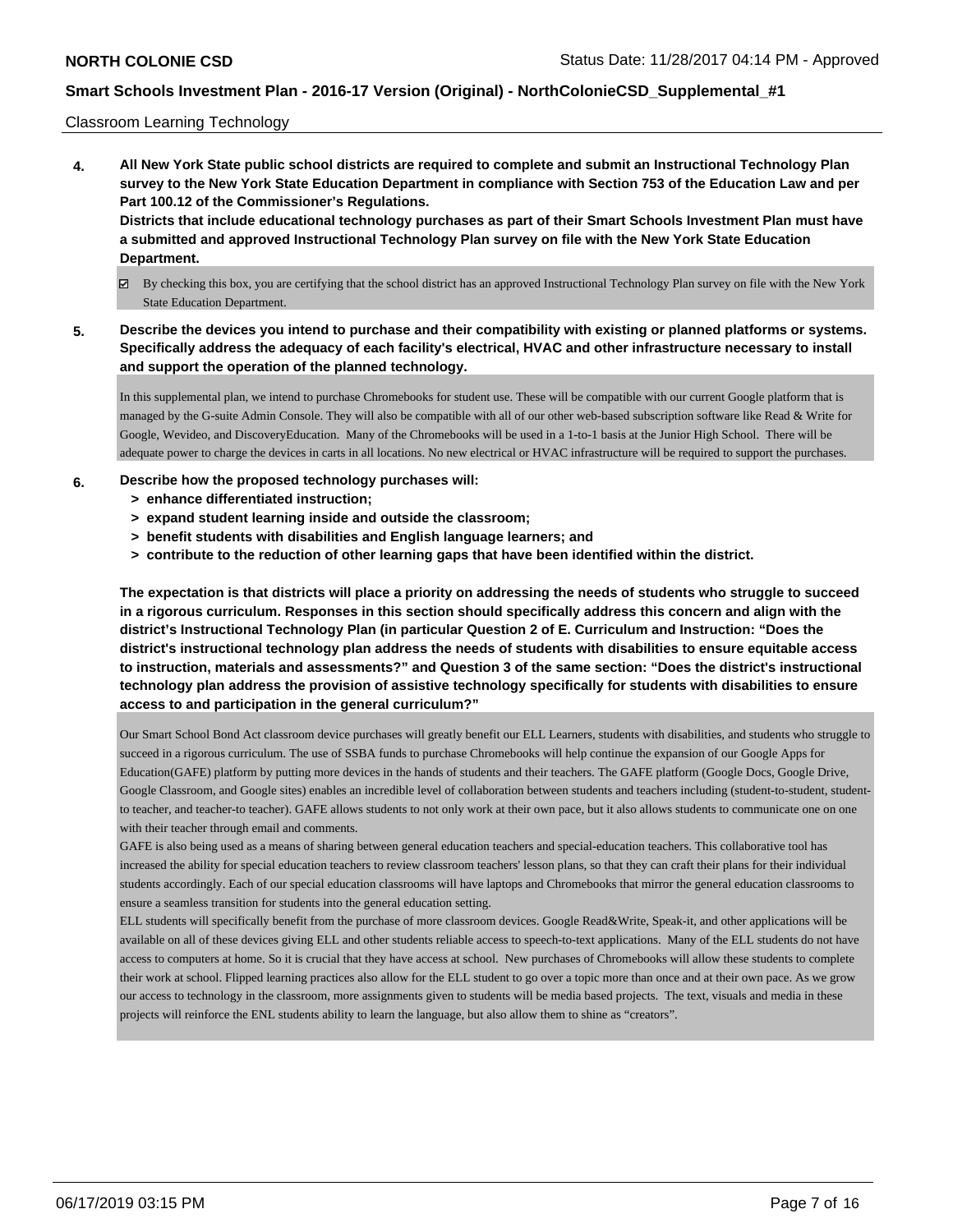#### Classroom Learning Technology

### **7. Where appropriate, describe how the proposed technology purchases will enhance ongoing communication with parents and other stakeholders and help the district facilitate technology-based regional partnerships, including distance learning and other efforts.**

The district currently uses a Google Apps for Education platform for collaboration and communication between students and teachers. Because this is a cloud-based system, students and their parents have access to this system from any web-enabled device at home or school. The use of Google classroom for assignments continues to grow among our staff. As our inventory of Chromebooks grows, we will have more opportunities to assign Chromebooks to students in a 1-to-1 manner. We also have a web-based parent/student portal through Infinite Campus for communication of Grades and other information such as Bus Routes, Notices, etc. The district has also created a Student Virtual Learning Academy with online classes offered to students accessible from home and school.

**8. Describe the district's plan to provide professional development to ensure that administrators, teachers and staff can employ the technology purchased to enhance instruction successfully.**

**Note: This response should be aligned and expanded upon in accordance with your district's response to Question 1 of F. Professional Development of your Instructional Technology Plan: "Please provide a summary of professional development offered to teachers and staff, for the time period covered by this plan, to support technology to enhance teaching and learning. Please include topics, audience and method of delivery within your summary."**

As we have done in the past, North Colonie will continue to provide a professional development program open to all teachers and administrators throughout the district, regardless of their level of technological expertise. The instructional innovation team was launched at Shaker High School during the 2014-2015 school year. This team, comprised of teachers from every discipline and a group of administrators, worked to survey each department to discover their needs in terms of technology resources. In addition to soliciting information regarding purchases, the team also sought to understand each discipline's specific needs regarding technology. The group worked throughout the school year to identify best practices for the use of technology to increase student engagement and higher-level thinking and then shared those practices and resources with all teachers in the building. During the 2016-17 school year, Professional development technology training classes were offered to teachers during the summer and throughout the school year. We also have several online classes available. A complete listing of the courses offered is available on our website at: https://sites.google.com/a/nccsk12.org/nccspl/archive-course-catalog

A similar set of courses/opportunities are being planned for the 2017-18 school year including courses on the use of Google Classroom, Google Sites,Tinkercad, 3-D printing and other technology tools. The District will also offer Tech Time Sessions where teachers will have an opportunity to come together and develop their own websites, interactive notebooks, Google classroom assignments, etc. Individuals and groups will focus on enhancing their teaching and student learning with technology.

During the school year there is also a process for teachers and administrators to propose staff development opportunities that are conducted after school hours. These classes range from one hour of instruction to 15 hours.

The district has 17 classroom teachers that are also part of an Instructional Technology Resource Teacher program. These teachers offer one on one help as well as staff development opportunities during and after the school day. Additionally, students are being trained as Tech Mentors to help both their peers and teachers with the successful use of technology to support teaching and learning.

Last year, each district administrator participated in a summer workshop focusing on digital innovation from which specific building based objectives were created in order to support the integration of technology in the teaching and learning process. Accordingly, the high school and junior high school conducted Professional Development Opportunities on integrating technology into curriculums during the first two days of the 2016-17 school year. The elementary buildings conducted technology surveys to solicit information about the best ways to support staff in their efforts to integrate technology into the classroom.

### **9. Districts must contact the SUNY/CUNY teacher preparation program that supplies the largest number of the district's new teachers to request advice on innovative uses and best practices at the intersection of pedagogy and educational technology.**

 $\boxtimes$  By checking this box, you certify that you have contacted the SUNY/CUNY teacher preparation program that supplies the largest number of your new teachers to request advice on these issues.

#### **9a. Please enter the name of the SUNY or CUNY Institution that you contacted.**

University at Albany, SUNY

**9b. Enter the primary Institution phone number.**

(518) 442-4988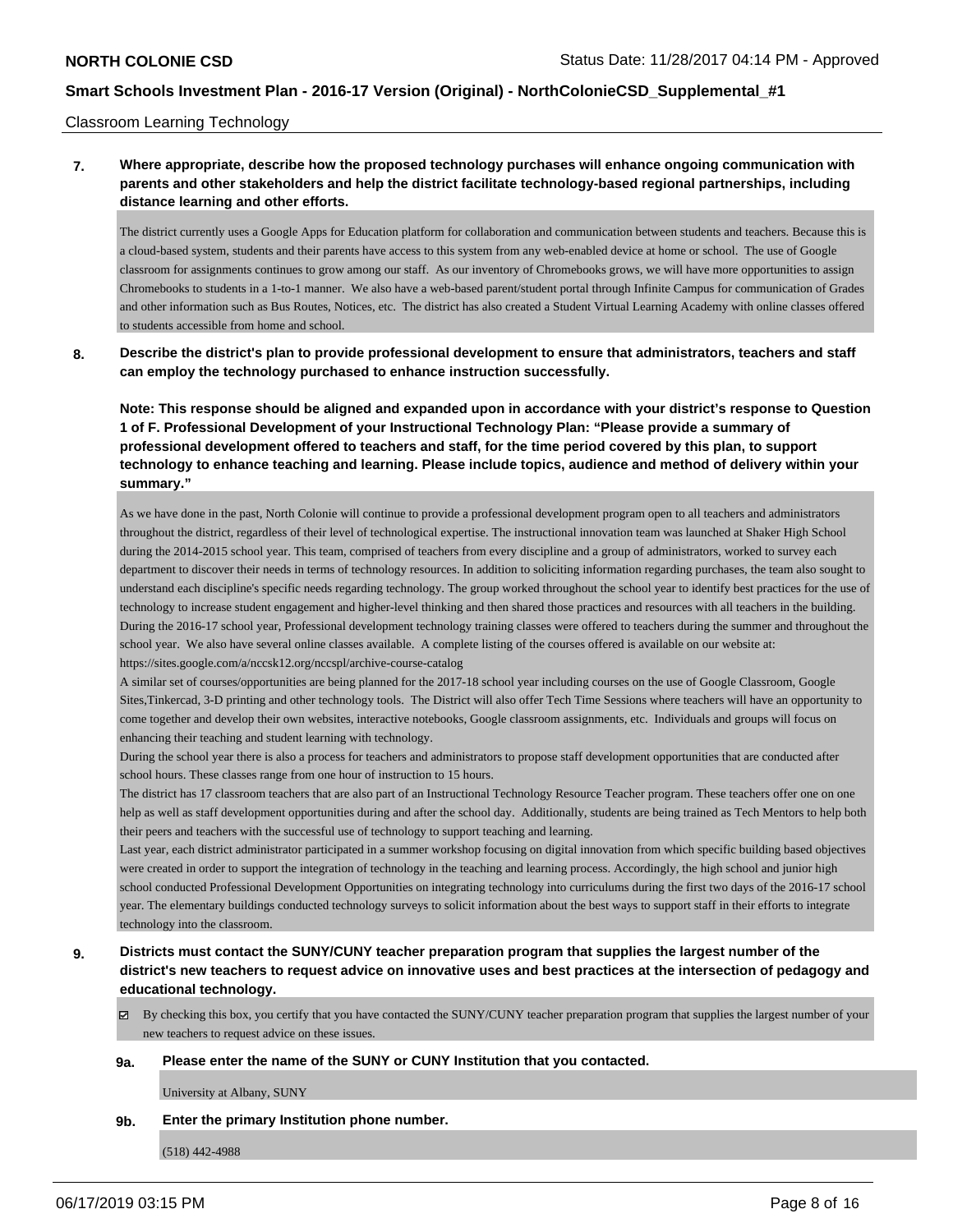Classroom Learning Technology

**9c. Enter the name of the contact person with whom you consulted and/or will be collaborating with on innovative uses of technology and best practices.**

Jianwei Zhang

**10. A district whose Smart Schools Investment Plan proposes the purchase of technology devices and other hardware must account for nonpublic schools in the district.**

#### **Are there nonpublic schools within your school district?**

 $\square$  No

**10a. Describe your plan to loan purchased hardware to nonpublic schools within your district. The plan should use your district's nonpublic per-student loan amount calculated below, within the framework of the guidance. Please enter the date by which nonpublic schools must request classroom technology items. Also, specify in your response the devices that the nonpublic schools have requested, as well as in the in the Budget and the Expenditure Table at the end of the page.**

The district has multiple non-public schools within its boundaries, and each school has different technology needs. Because it would be difficult to share the items that we plan to purchase, the district plans to purchase, inventory, and loan equipment specifically requested by each non-public school. Requests for the equipment must be received annually by June 15th. Equipment requests for non-public schools list the specific school in the line item description. The remaining amount reserved for the non-public schools is listed under the "Other" Category.

**10b. A final Smart Schools Investment Plan cannot be approved until school authorities have adopted regulations specifying the date by which requests from nonpublic schools for the purchase and loan of Smart Schools Bond Act classroom technology must be received by the district.**

 $\boxtimes$  By checking this box, you certify that you have such a plan and associated regulations in place that have been made public.

#### **11. Nonpublic Classroom Technology Loan Calculator**

**The Smart Schools Bond Act provides that any Classroom Learning Technology purchases made using Smart Schools funds shall be lent, upon request, to nonpublic schools in the district. However, no school district shall be required to loan technology in amounts greater than the total obtained and spent on technology pursuant to the Smart Schools Bond Act and the value of such loan may not exceed the total of \$250 multiplied by the nonpublic school enrollment in the base year at the time of enactment.**

**See:**

**http://www.p12.nysed.gov/mgtserv/smart\_schools/docs/Smart\_Schools\_Bond\_Act\_Guidance\_04.27.15\_Final.pdf.**

|                                       | 1. Classroom<br>Technology<br>Sub-allocation | l 2. Public<br>Enrollment<br>(2014-15) | l 3. Nonpublic<br>Enrollment<br>$(2014-15)$ | l 4. Sum of<br>Public and<br>Nonpublic | l 5. Total Per<br>Pupil Sub-<br>l allocation | I6. Total<br>Nonpublic Loan<br>Amount |
|---------------------------------------|----------------------------------------------|----------------------------------------|---------------------------------------------|----------------------------------------|----------------------------------------------|---------------------------------------|
|                                       |                                              |                                        |                                             | Enrollment                             |                                              |                                       |
| Calculated Nonpublic Loan<br>  Amount | 461.371                                      | 5.371                                  | 1.043                                       | 6.414                                  | 72                                           | 75.096                                |

**12. To ensure the sustainability of technology purchases made with Smart Schools funds, districts must demonstrate a long-term plan to maintain and replace technology purchases supported by Smart Schools Bond Act funds. This sustainability plan shall demonstrate a district's capacity to support recurring costs of use that are ineligible for Smart Schools Bond Act funding such as device maintenance, technical support, Internet and wireless fees, maintenance of hotspots, staff professional development, building maintenance and the replacement of incidental items. Further, such a sustainability plan shall include a long-term plan for the replacement of purchased devices and equipment at the end of their useful life with other funding sources.**

 $\boxtimes$  By checking this box, you certify that the district has a sustainability plan as described above.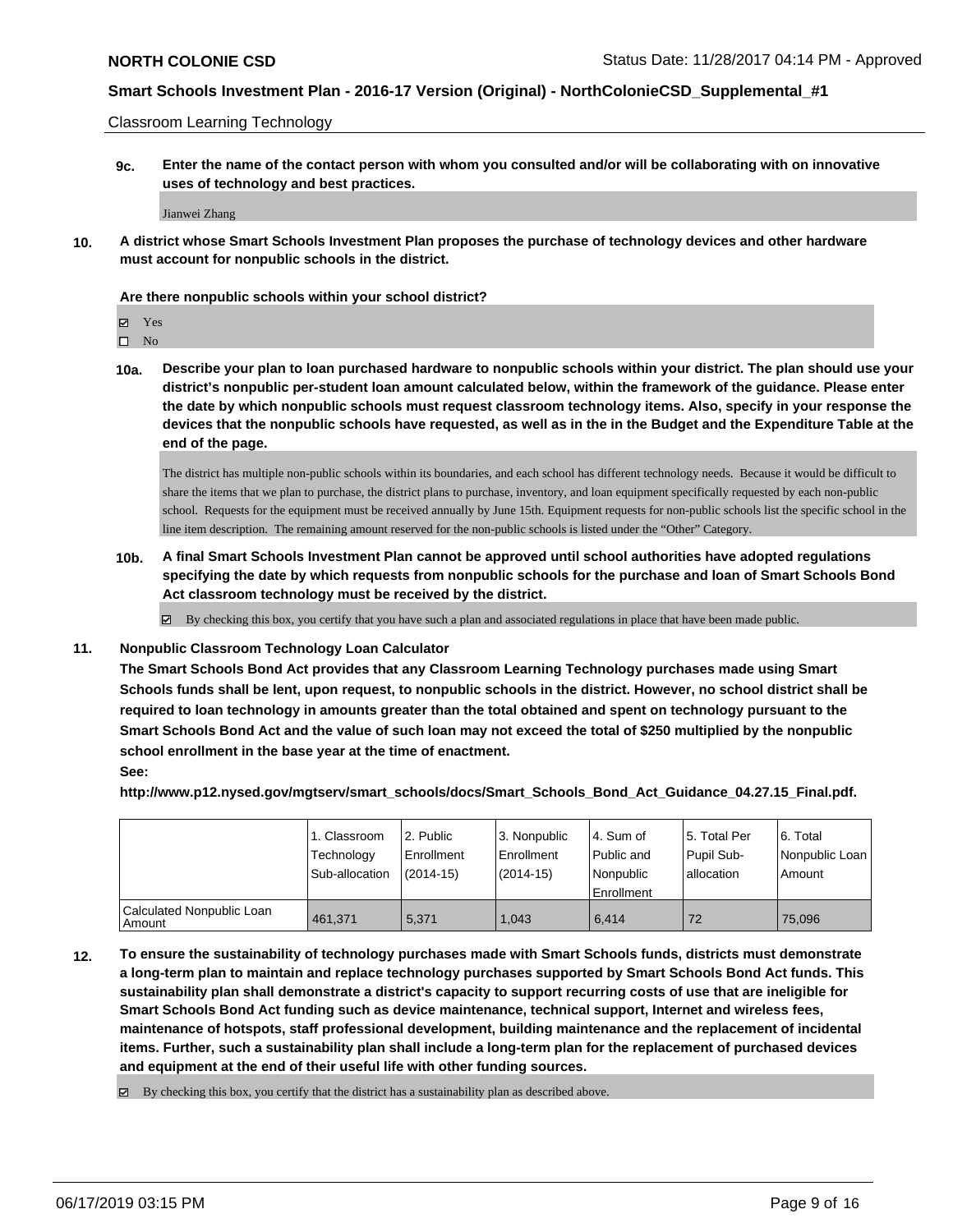Classroom Learning Technology

**13. Districts must ensure that devices purchased with Smart Schools Bond funds will be distributed, prepared for use, maintained and supported appropriately. Districts must maintain detailed device inventories in accordance with generally accepted accounting principles.**

By checking this box, you certify that the district has a distribution and inventory management plan and system in place.

**14. If you are submitting an allocation for Classroom Learning Technology complete this table. Note that the calculated Total at the bottom of the table must equal the Total allocation for this category that you entered in the SSIP Overview overall budget.**

|                          | Sub-Allocation |
|--------------------------|----------------|
| Interactive Whiteboards  | 6,000          |
| <b>Computer Servers</b>  | (No Response)  |
| <b>Desktop Computers</b> | 19,800         |
| Laptop Computers         | 416,492        |
| <b>Tablet Computers</b>  | 10,465         |
| <b>Other Costs</b>       | 8,614          |
| Totals:                  | 461,371        |

**15. Please detail the type, quantity, per unit cost and total cost of the eligible items under each sub-category. This is especially important for any expenditures listed under the "Other" category. All expenditures must be capital-bond eligible to be reimbursed through the SSBA. If you have any questions, please contact us directly through smartschools@nysed.gov.**

**Please specify in the "Item to be Purchased" field which specific expenditures and items are planned to meet the district's nonpublic loan requirement, if applicable.**

**NOTE: Wireless Access Points that will be loaned/purchased for nonpublic schools should ONLY be included in this category, not under School Connectivity, where public school districts would list them.**

| Select the allowable expenditure<br>type.<br>Repeat to add another item under<br>each type. | Item to be Purchased                                               | Quantity | Cost per Item | <b>Total Cost</b> |
|---------------------------------------------------------------------------------------------|--------------------------------------------------------------------|----------|---------------|-------------------|
| <b>Laptop Computers</b>                                                                     | Dell 11 Chromebook                                                 | 1,421    | 239           | 339,619           |
| <b>Laptop Computers</b>                                                                     | Dell 11 Touchscreen Chromebook                                     | 144      | 324           | 46,656            |
| <b>Laptop Computers</b>                                                                     | Acer 11 Touchscreen Chromebook for<br>St. Gregory's School         | 20       | 324           | 6,480             |
| <b>Tablet Computers</b>                                                                     | iPad (9 inch) for St. Ambrose                                      | 15       | 299           | 4,485             |
| Interactive Whiteboards                                                                     | Dell 70 inch Touchscreen for St.<br>Ambrose                        | 2        | 3,000         | 6,000             |
| <b>Laptop Computers</b>                                                                     | Macbook Air (13 inch) for Loudonville<br><b>Christian School</b>   | 13       | 949           | 12,337            |
| <b>Other Costs</b>                                                                          | MiniDisplayPort to VGA adapter for<br>Loudonville Christian School | 13       | 14            | 182               |
| <b>Tablet Computers</b>                                                                     | iPad (9 inch) for Loudonville Christian<br>School                  | 20       | 299           | 5,980             |
| <b>Other Costs</b>                                                                          | Dell Monitor (19 inch) for Loudonville                             | 3        | 79            | 237               |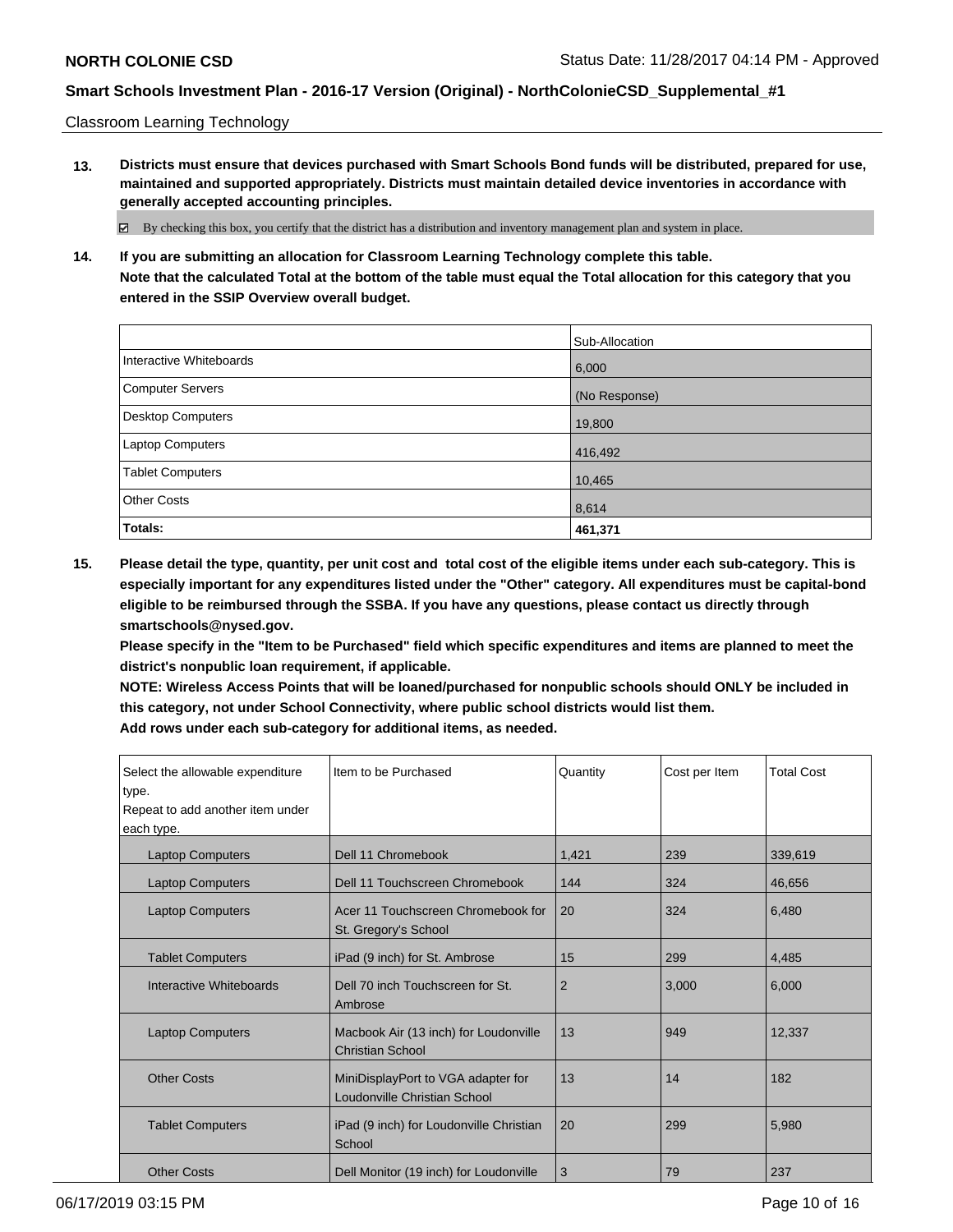Classroom Learning Technology

| Select the allowable expenditure<br>type. | Item to be Purchased                                      | Quantity       | Cost per Item | <b>Total Cost</b> |
|-------------------------------------------|-----------------------------------------------------------|----------------|---------------|-------------------|
| Repeat to add another item under          |                                                           |                |               |                   |
| each type.                                |                                                           |                |               |                   |
|                                           | <b>Christian School</b>                                   |                |               |                   |
| <b>Other Costs</b>                        | Ext. DVD Drive for Loudonville<br><b>Christian School</b> | $\overline{4}$ | 30            | 120               |
| <b>Desktop Computers</b>                  | Dell OptiPlex 3050 for St. Pius                           | 36             | 550           | 19,800            |
| <b>Other Costs</b>                        | Tripp Lite HDMI to DVI Cable Adapter<br>for St. Pius      | 36             | 8             | 288               |
| <b>Other Costs</b>                        | Tripp Lite 36-Port Charging Cart for St.<br><b>Pius</b>   | $\overline{2}$ | 1,150         | 2,300             |
| <b>Other Costs</b>                        | Epson Powerlite W29 for St. Pius                          | 6              | 550           | 3,300             |
| <b>Laptop Computers</b>                   | Samsung Chromebook (11 inch) for St.<br><b>Pius</b>       | 60             | 190           | 11,400            |
| <b>Other Costs</b>                        | Microsoft Wireless Display Adapter for<br>St. Pius        | 12             | 46            | 552               |
| <b>Other Costs</b>                        | Remaining Non-Public to be spent                          | 1              | 1,635         | 1,635             |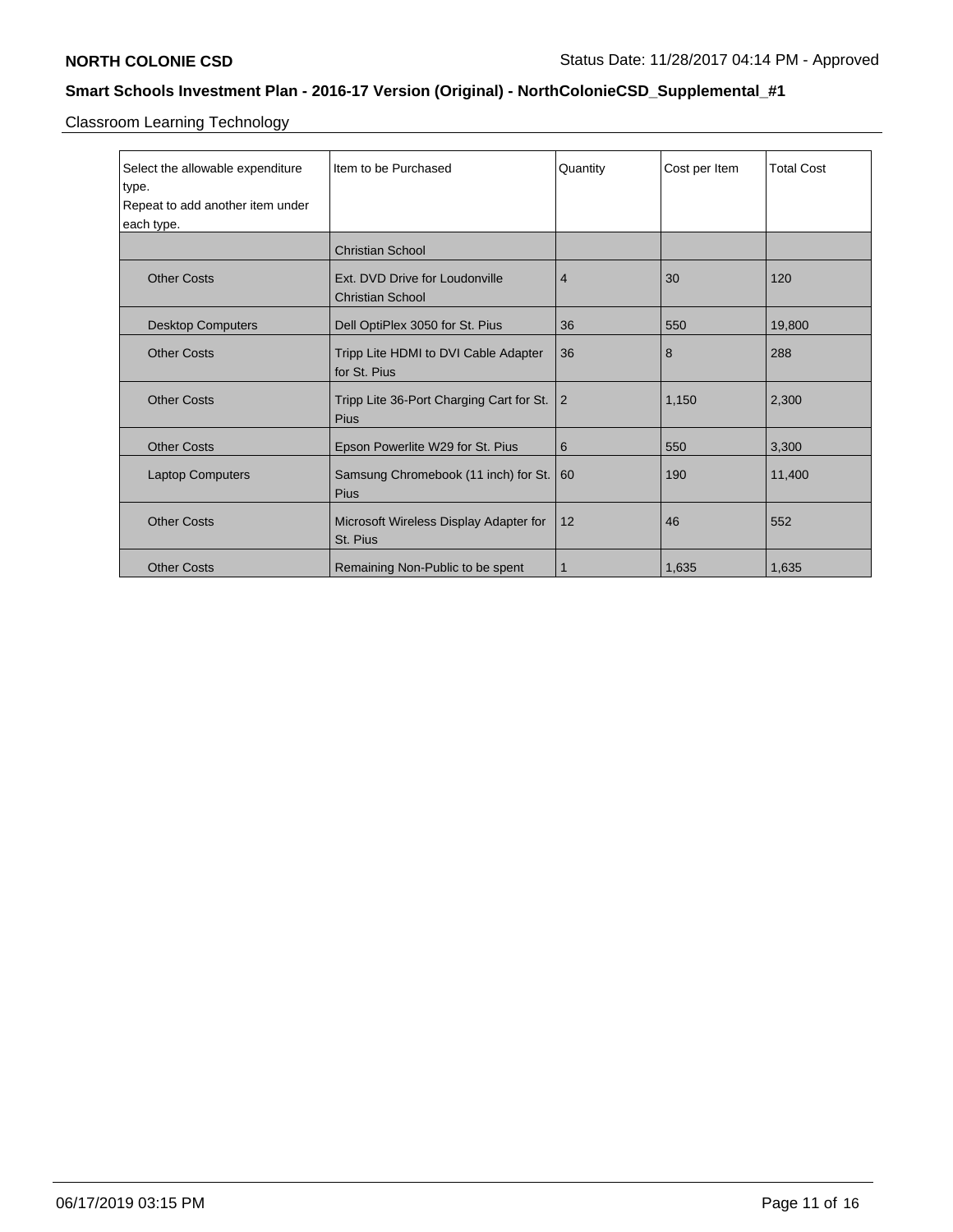#### Pre-Kindergarten Classrooms

**1. Provide information regarding how and where the district is currently serving pre-kindergarten students and justify the need for additional space with enrollment projections over 3 years.**

(No Response)

- **2. Describe the district's plan to construct, enhance or modernize education facilities to accommodate prekindergarten programs. Such plans must include:**
	- **Specific descriptions of what the district intends to do to each space;**
	- **An affirmation that pre-kindergarten classrooms will contain a minimum of 900 square feet per classroom;**
	- **The number of classrooms involved;**
	- **The approximate construction costs per classroom; and**
	- **Confirmation that the space is district-owned or has a long-term lease that exceeds the probable useful life of the improvements.**

(No Response)

**3. Smart Schools Bond Act funds may only be used for capital construction costs. Describe the type and amount of additional funds that will be required to support ineligible ongoing costs (e.g. instruction, supplies) associated with any additional pre-kindergarten classrooms that the district plans to add.**

(No Response)

**4. All plans and specifications for the erection, repair, enlargement or remodeling of school buildings in any public school district in the State must be reviewed and approved by the Commissioner. Districts that plan capital projects using their Smart Schools Bond Act funds will undergo a Preliminary Review Process by the Office of Facilities Planning.**

**Please indicate on a separate row each project number given to you by the Office of Facilities Planning.**

| Project Number |  |
|----------------|--|
| (No Response)  |  |
|                |  |

**5. If you have made an allocation for Pre-Kindergarten Classrooms, complete this table.**

**Note that the calculated Total at the bottom of the table must equal the Total allocation for this category that you entered in the SSIP Overview overall budget.**

|                                          | Sub-Allocation |
|------------------------------------------|----------------|
| Construct Pre-K Classrooms               | (No Response)  |
| Enhance/Modernize Educational Facilities | (No Response)  |
| <b>Other Costs</b>                       | (No Response)  |
| Totals:                                  | 0              |

**6. Please detail the type, quantity, per unit cost and total cost of the eligible items under each sub-category. This is especially important for any expenditures listed under the "Other" category. All expenditures must be capital-bond eligible to be reimbursed through the SSBA. If you have any questions, please contact us directly through smartschools@nysed.gov.**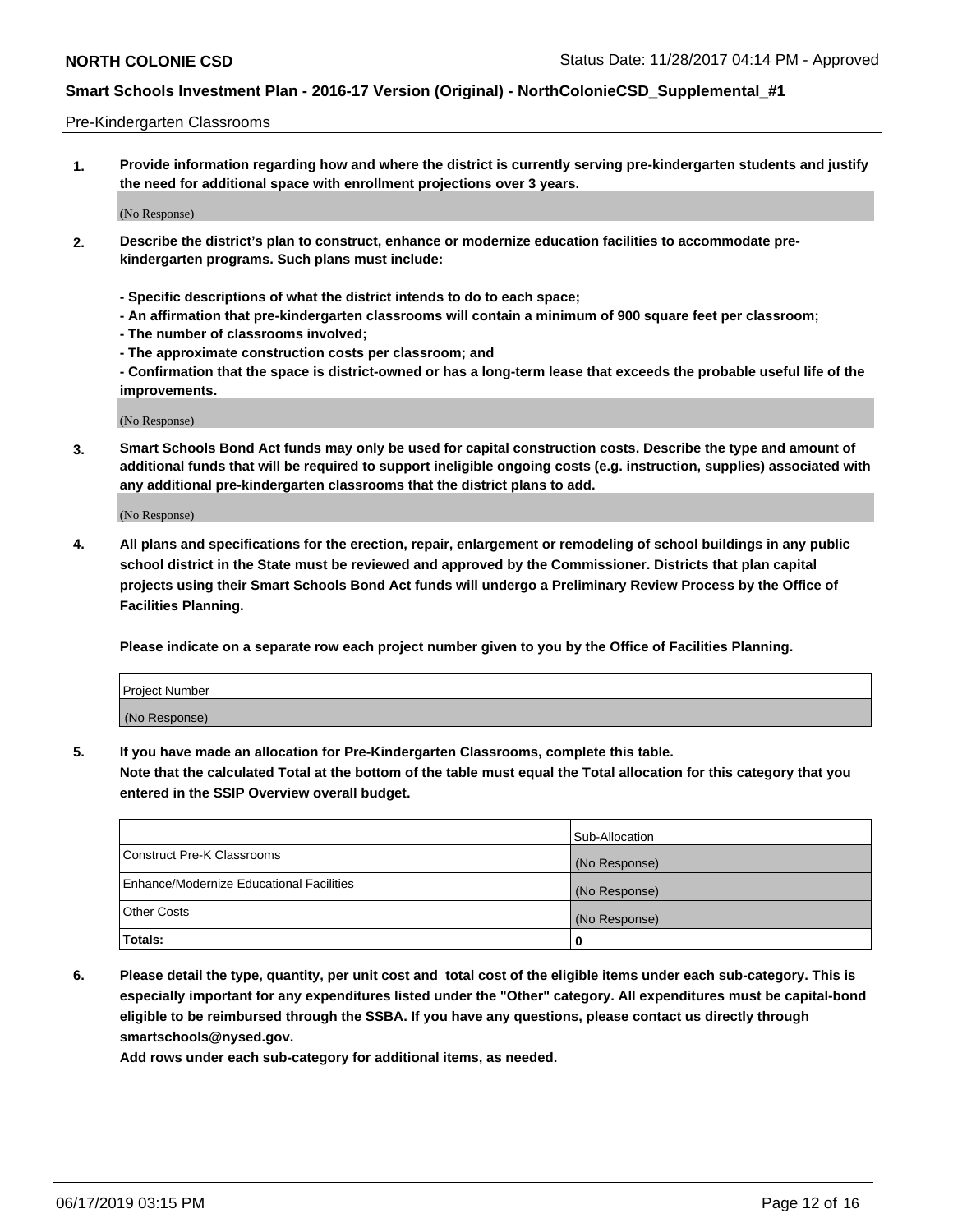Pre-Kindergarten Classrooms

| Select the allowable expenditure | Item to be purchased | Quantity      | Cost per Item | <b>Total Cost</b> |
|----------------------------------|----------------------|---------------|---------------|-------------------|
| type.                            |                      |               |               |                   |
| Repeat to add another item under |                      |               |               |                   |
| each type.                       |                      |               |               |                   |
| (No Response)                    | (No Response)        | (No Response) | (No Response) | (No Response)     |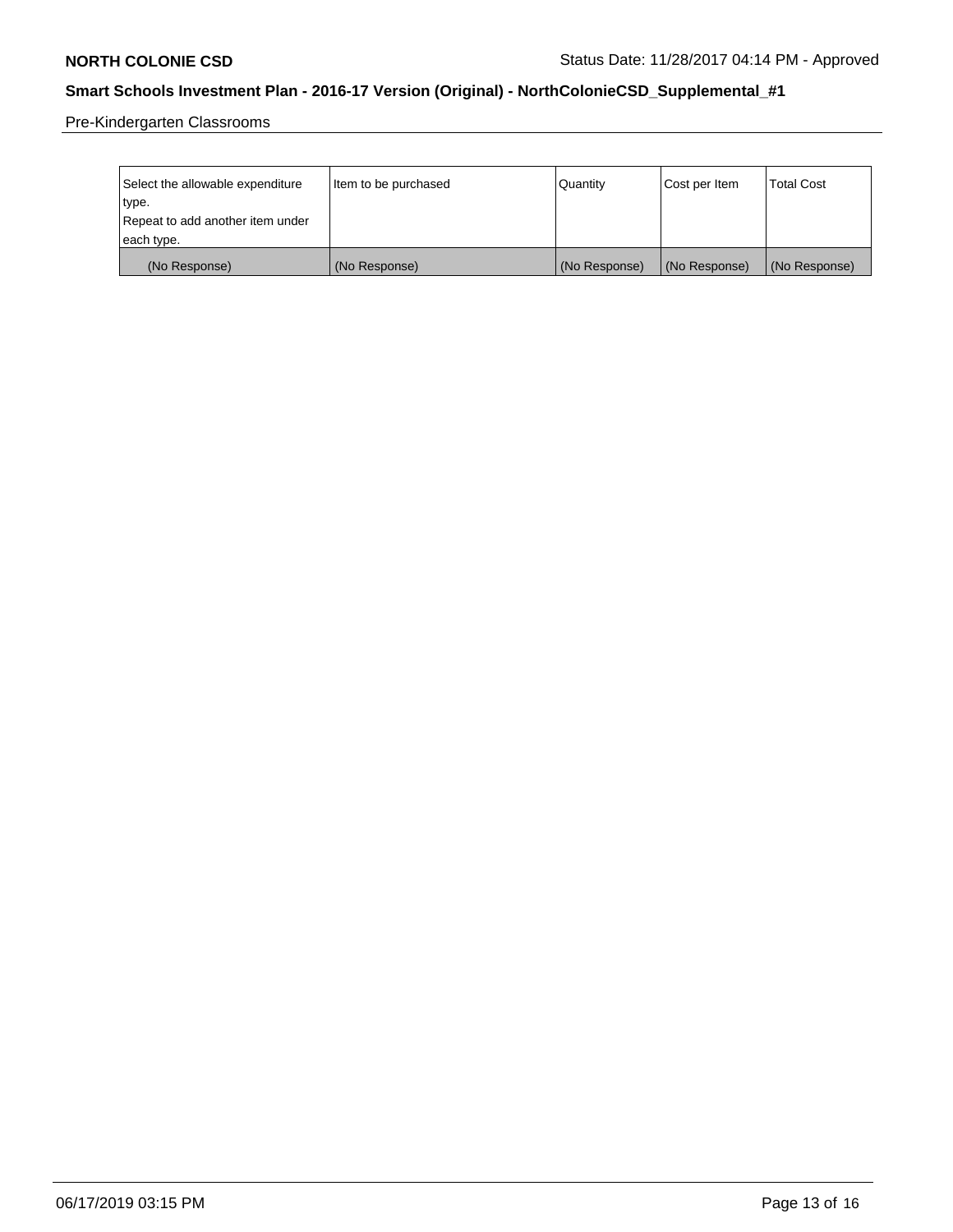Replace Transportable Classrooms

**1. Describe the district's plan to construct, enhance or modernize education facilities to provide high-quality instructional space by replacing transportable classrooms.**

(No Response)

**2. All plans and specifications for the erection, repair, enlargement or remodeling of school buildings in any public school district in the State must be reviewed and approved by the Commissioner. Districts that plan capital projects using their Smart Schools Bond Act funds will undergo a Preliminary Review Process by the Office of Facilities Planning.**

**Please indicate on a separate row each project number given to you by the Office of Facilities Planning.**

| Project Number |  |
|----------------|--|
|                |  |
|                |  |
|                |  |
|                |  |
| (No Response)  |  |
|                |  |
|                |  |
|                |  |

**3. For large projects that seek to blend Smart Schools Bond Act dollars with other funds, please note that Smart Schools Bond Act funds can be allocated on a pro rata basis depending on the number of new classrooms built that directly replace transportable classroom units.**

**If a district seeks to blend Smart Schools Bond Act dollars with other funds describe below what other funds are being used and what portion of the money will be Smart Schools Bond Act funds.**

(No Response)

**4. If you have made an allocation for Replace Transportable Classrooms, complete this table. Note that the calculated Total at the bottom of the table must equal the Total allocation for this category that you entered in the SSIP Overview overall budget.**

|                                                | Sub-Allocation |
|------------------------------------------------|----------------|
| Construct New Instructional Space              | (No Response)  |
| Enhance/Modernize Existing Instructional Space | (No Response)  |
| <b>Other Costs</b>                             | (No Response)  |
| Totals:                                        | 0              |

**5. Please detail the type, quantity, per unit cost and total cost of the eligible items under each sub-category. This is especially important for any expenditures listed under the "Other" category. All expenditures must be capital-bond eligible to be reimbursed through the SSBA. If you have any questions, please contact us directly through smartschools@nysed.gov.**

| Select the allowable expenditure | Item to be purchased | l Quantitv    | Cost per Item | <b>Total Cost</b> |
|----------------------------------|----------------------|---------------|---------------|-------------------|
| type.                            |                      |               |               |                   |
| Repeat to add another item under |                      |               |               |                   |
| each type.                       |                      |               |               |                   |
| (No Response)                    | (No Response)        | (No Response) | (No Response) | (No Response)     |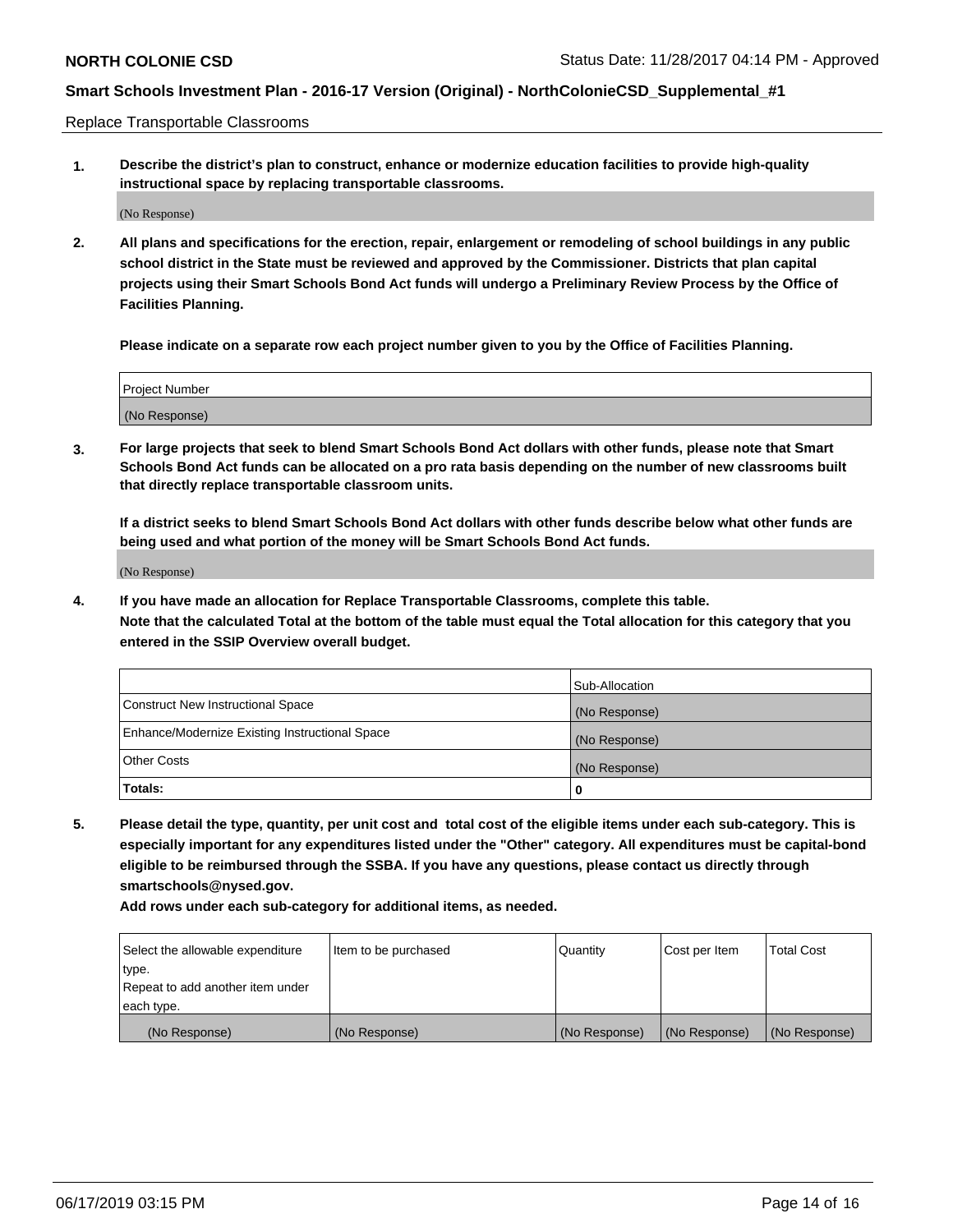High-Tech Security Features

**1. Describe how you intend to use Smart Schools Bond Act funds to install high-tech security features in school buildings and on school campuses.**

(No Response)

**2. All plans and specifications for the erection, repair, enlargement or remodeling of school buildings in any public school district in the State must be reviewed and approved by the Commissioner. Districts that plan capital projects using their Smart Schools Bond Act funds will undergo a Preliminary Review Process by the Office of Facilities Planning.** 

**Please indicate on a separate row each project number given to you by the Office of Facilities Planning.**

| <b>Project Number</b> |  |
|-----------------------|--|
| (No Response)         |  |

- **3. Was your project deemed eligible for streamlined Review?**
	- Yes
	- $\square$  No
- **4. Include the name and license number of the architect or engineer of record.**

| <b>Name</b>   | License Number |
|---------------|----------------|
| (No Response) | (No Response)  |

**5. If you have made an allocation for High-Tech Security Features, complete this table.**

**Note that the calculated Total at the bottom of the table must equal the Total allocation for this category that you entered in the SSIP Overview overall budget.**

|                                                      | Sub-Allocation |
|------------------------------------------------------|----------------|
| Capital-Intensive Security Project (Standard Review) | (No Response)  |
| <b>Electronic Security System</b>                    | (No Response)  |
| <b>Entry Control System</b>                          | (No Response)  |
| Approved Door Hardening Project                      | (No Response)  |
| <b>Other Costs</b>                                   | (No Response)  |
| Totals:                                              | 0              |

**6. Please detail the type, quantity, per unit cost and total cost of the eligible items under each sub-category. This is especially important for any expenditures listed under the "Other" category. All expenditures must be capital-bond eligible to be reimbursed through the SSBA. If you have any questions, please contact us directly through smartschools@nysed.gov.**

| Select the allowable expenditure | Item to be purchased | Quantity      | Cost per Item | <b>Total Cost</b> |
|----------------------------------|----------------------|---------------|---------------|-------------------|
| type.                            |                      |               |               |                   |
| Repeat to add another item under |                      |               |               |                   |
| each type.                       |                      |               |               |                   |
| (No Response)                    | (No Response)        | (No Response) | (No Response) | (No Response)     |